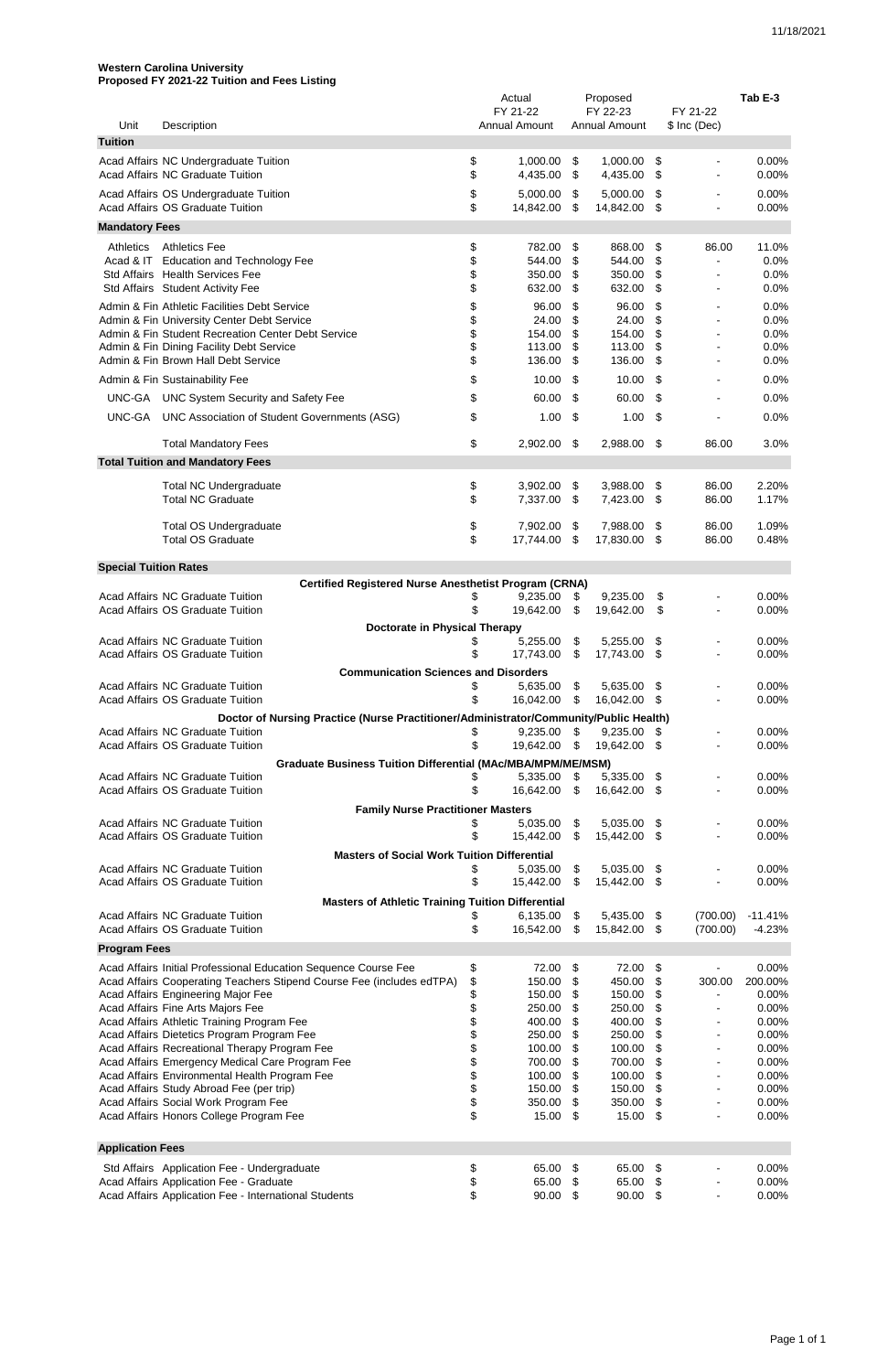| <b>Western Carolina University</b>               |
|--------------------------------------------------|
| Proposed FY 2021-22 Rates and Surcharges Listing |

|                            |                                                                                                         |          | Actual                     |      | Proposed                                |                          | Tab E-3          |                                     |
|----------------------------|---------------------------------------------------------------------------------------------------------|----------|----------------------------|------|-----------------------------------------|--------------------------|------------------|-------------------------------------|
| Unit                       | Description                                                                                             |          | FY 20-21                   |      | FY 21-22<br>Annual Amount Annual Amount | FY 21-22<br>\$ Inc (Dec) |                  |                                     |
|                            | <b>Residential Living Room Rates</b>                                                                    |          |                            |      |                                         |                          |                  |                                     |
|                            |                                                                                                         |          |                            |      |                                         |                          |                  |                                     |
| Std Affairs                | Standard Double (WA, SC, BU, AB)                                                                        | \$       | 5,256.00 \$                |      | 4,700.00 \$                             |                          | (556.00) -10.58% |                                     |
|                            | Std Affairs Standard Private (WA, SC, BU, AB)                                                           | \$       | 6,808.00 \$                |      | 6,600.00 \$                             | (208.00)                 | $-3.06%$         |                                     |
|                            | Std Affairs Balsam/Blue Ridge - Double                                                                  | \$       | 7,006.00 \$                |      | 7,006.00 \$                             |                          | 0.00%            |                                     |
|                            | Std Affairs Balsam/Blue Ridge - Private                                                                 | \$       | 8,074.00 \$                |      | 8,074.00 \$                             | $\blacksquare$           | 0.00%            |                                     |
| Std Affairs                | Judaculla Hall - Double                                                                                 | \$       | 5,742.00                   | -\$  | 6,150.00 \$                             | 408.00                   | 7.11%            |                                     |
| Std Affairs                | Judaculla Hall - Private                                                                                | \$       | 7,060.00                   | - \$ | 7,060.00 \$                             | $\sim$                   | 0.00%            |                                     |
| Std Affairs<br>Std Affairs | Harrill - Double                                                                                        | \$<br>\$ | $6,102.00$ \$              |      | 6,180.00 \$                             | 78.00                    | 1.28%            |                                     |
|                            | Harrill - Private<br>Std Affairs Madison - Double                                                       | \$       | 7,188.00 \$<br>6,556.00 \$ |      | 7,188.00 \$<br>6,556.00 \$              | $\blacksquare$           | 0.00%<br>0.00%   |                                     |
|                            | Std Affairs Madison - Private                                                                           | \$       | 7,500.00 \$                |      | 7,500.00 \$                             | $\blacksquare$           | 0.00%            |                                     |
|                            | Std Affairs Mixed-Use / Noble Hall - Double                                                             | \$       | 6,684.00 \$                |      | 7,006.00 \$                             | 322.00                   | 4.82%            |                                     |
|                            | Std Affairs Mixed-Use / Noble Hall - Private                                                            | \$       | 7,844.00 \$                |      | 8,074.00 \$                             | 230.00                   | 2.93%            |                                     |
|                            | Std Affairs Norton Road - Double                                                                        | \$       | 6,626.00 \$                |      | 6,626.00 \$                             | $\blacksquare$           | 0.00%            |                                     |
|                            | Std Affairs Norton Road - Private                                                                       | \$       | 7,194.00 \$                |      | 7,194.00 \$                             | $\sim$                   | 0.00%            |                                     |
|                            | Std Affairs Reynolds Double                                                                             | \$       | 5,648.00 \$                |      | 5,648.00 \$                             | $\blacksquare$           | 0.00%            |                                     |
|                            | Std Affairs Reynolds Private                                                                            | \$       | 7,166.00 \$                |      | 7,166.00 \$                             |                          | 0.00%            |                                     |
|                            | Std Affairs Robertson - Double                                                                          | \$       | 5,572.00 \$                |      | 5,572.00 \$                             |                          | 0.00%            |                                     |
|                            | Std Affairs Robertson - Private                                                                         | \$       | 6,660.00                   | - \$ | 6,660.00 \$                             |                          | 0.00%            |                                     |
|                            | Std Affairs Village - Double                                                                            | \$       | 6,454.00                   | -\$  | 6,454.00                                | \$                       | 0.00%            |                                     |
|                            | Std Affairs Village - Private                                                                           | \$       | 7,540.00 \$                |      | 7,540.00 \$                             | $\overline{\phantom{a}}$ | 0.00%            |                                     |
|                            | Std Affairs Allen - Double                                                                              | \$       | 6,604.00 \$                |      | 6,604.00 \$                             |                          | 0.00%            |                                     |
|                            | Std Affairs Allen - Private                                                                             | \$       | 7,702.00                   | - \$ | 7,702.00 \$                             |                          | 0.00%            |                                     |
|                            | Std Affairs Lower Campus Double                                                                         |          |                            | \$   | 6,120.00                                |                          |                  |                                     |
|                            | Std Affairs Lower Campus Private                                                                        |          |                            | \$   | 7,100.00                                |                          |                  |                                     |
| Info Tech                  | Residential Technology Fee (all stds living on-campus)                                                  | \$       | 178.00 \$                  |      | 178.00 \$                               |                          | 0.00%            |                                     |
|                            | <b>Total Annual Cost Including Food and Housing</b>                                                     |          |                            |      |                                         |                          |                  |                                     |
|                            | Total NC Undergraduate (with Std Double & Low Option)                                                   | \$       | 13,723.00 \$               |      | 13,253.00 \$                            | (470.00)                 | $-3.42%$         |                                     |
|                            | Total NC Graduate (with Madison Pvt & Low Option)                                                       | \$       | 18,546.00 \$               |      | 18,779.66 \$                            | 233.66                   | 1.26%            |                                     |
|                            | Total OS Undergraduate (with Std Double & Low Option)                                                   | \$       | 17,723.00 \$               |      | 17,253.00 \$                            | (470.00)                 | $-2.65%$         |                                     |
|                            | Total OS Graduate (with Madison Pvt & Low Option)                                                       | \$       | 28,953.00 \$               |      | 29,186.66 \$                            | 233.66                   | 0.81%            |                                     |
|                            | <b>Parking Rates</b>                                                                                    |          |                            |      |                                         |                          |                  |                                     |
|                            |                                                                                                         |          |                            |      |                                         |                          |                  |                                     |
|                            | Admin & Fin Faculty/Staff Permit (Reserved Space)<br>Admin & Fin Faculty/Staff Permit >\$100,000 Salary | \$<br>\$ | 588.00 \$<br>363.00        | -\$  | 588.00 \$<br>363.00 \$                  |                          | 0.00%<br>0.00%   |                                     |
|                            | Admin & Fin Faculty/Staff Permit - \$75,000-\$99,999 Salary                                             | \$       | 288.00                     | \$   | 288.00 \$                               | $\blacksquare$           | $0.00\%$         |                                     |
|                            | Admin & Fin Faculty/Staff Permit - \$50,000-\$74,999 Salary                                             | \$       | 249.00                     | \$   | 249.00 \$                               |                          | $0.00\%$         |                                     |
|                            | Admin & Fin Faculty/Staff Permit - \$35,000-\$49,999 Salary                                             | \$       | 210.00                     | \$   | 210.00                                  | \$                       | $0.00\%$         |                                     |
|                            | Admin & Fin Faculty/Staff Permit - \$25,000-\$34,999 Salary                                             | \$       | 168.00                     | \$   | 168.00 \$                               |                          | $0.00\%$         |                                     |
|                            | Admin & Fin Faculty/Staff Permit - < \$25,000 Salary                                                    | \$       | 132.00                     | \$   | 132.00 \$                               | $\sim$                   | 0.00%            |                                     |
|                            | Admin & Fin Student Permit - Freshman Resident (<30 credit hours)                                       | \$       | 400.00                     | \$   | 400.00 \$                               |                          | 0.00%            |                                     |
|                            | Admin & Fin Student Permit - Soph Resident (30-59 hours)                                                | \$       | 400.00                     | \$   | 400.00 \$                               |                          |                  | 0.00% FY 20 already approved by BOT |
|                            | Admin & Fin Student Permit - Junior Resident (60-90 hours)                                              | \$       | 400.00                     | \$   | 400.00 \$                               |                          |                  | 0.00% FY 20 already approved by BOT |
|                            | Admin & Fin Student Permit - Senior Resident (>90 hours) & Graduate Std \$                              |          | 324.00 \$                  |      | 324.00 \$                               |                          |                  | 0.00% FY 20 already approved by BOT |
|                            | Admin & Fin Student Permit - Commuter                                                                   |          | 324.00 \$                  |      | 324.00 \$                               |                          |                  | 0.00% FY 20 already approved by BOT |
|                            | Admin & Fin Motorcycle Permit                                                                           | \$       | 42.00                      | \$   | 42.00 \$                                |                          | $0.00\%$         |                                     |
|                            | Admin & Fin Weekly Parking Permit                                                                       | \$       | 7.50                       | \$   | $7.50$ \$                               | $\blacksquare$           | 0.00%            |                                     |
|                            | <b>Miscellaneous Surcharges</b>                                                                         |          |                            |      |                                         |                          |                  |                                     |
|                            | Acad Affairs International Student Surcharge                                                            | \$       | 150.00                     | -\$  | 150.00 \$                               |                          | 0.00%            |                                     |
|                            | Acad Affairs Certificate Surcharge (recorded on student's transcript)                                   | \$       | 50.00                      | \$   | 50.00                                   | \$                       | $0.00\%$         |                                     |
|                            | Acad Affairs Graduation Surcharge                                                                       | \$       | 60.00                      | \$   | 60.00                                   | \$                       | $0.00\%$         |                                     |
|                            | Acad Affairs Late Graduation Registration Surcharge                                                     | \$       | 25.00                      | \$   | 25.00                                   | \$                       | $0.00\%$         |                                     |
|                            | Acad Affairs Late Registration Surcharge                                                                | \$       | 10.00                      | \$   | $10.00$ \$                              |                          | 0.00%            |                                     |
|                            | Acad Affairs Replacement Diploma Surcharge                                                              | \$       | 35.00                      | \$   | 35.00 \$                                |                          | 0.00%            |                                     |
|                            | Admin & Fin Returned Check Surcharge                                                                    | \$       | 25.00                      | \$   | 25.00 \$                                |                          | $0.00\%$         |                                     |
|                            | Admin & Fin Documents Fee                                                                               | \$       | 20.00                      | \$   | 20.00                                   | \$                       | $0.00\%$         |                                     |
|                            | Admin & Fin Transportation Fee                                                                          | \$       | 123.00                     | \$   | 123.00                                  | \$<br>$\blacksquare$     | $0.00\%$         |                                     |
|                            | Acad Affairs Transcript Surcharge - Non-enrolled Students                                               | \$       | 10.50                      | \$   | $10.50$ \$                              |                          | $0.00\%$         |                                     |
| Std Affairs                | <b>Book Rental Fee</b>                                                                                  | \$       | 322.00                     | \$   | 322.00 \$                               | $\overline{\phantom{a}}$ | $0.00\%$         |                                     |
| UNC-GA                     | Student Health Insurance Premium (per semester)                                                         | \$       | 1,313.50 \$                |      | 1,313.50 \$                             |                          | 0.00%            |                                     |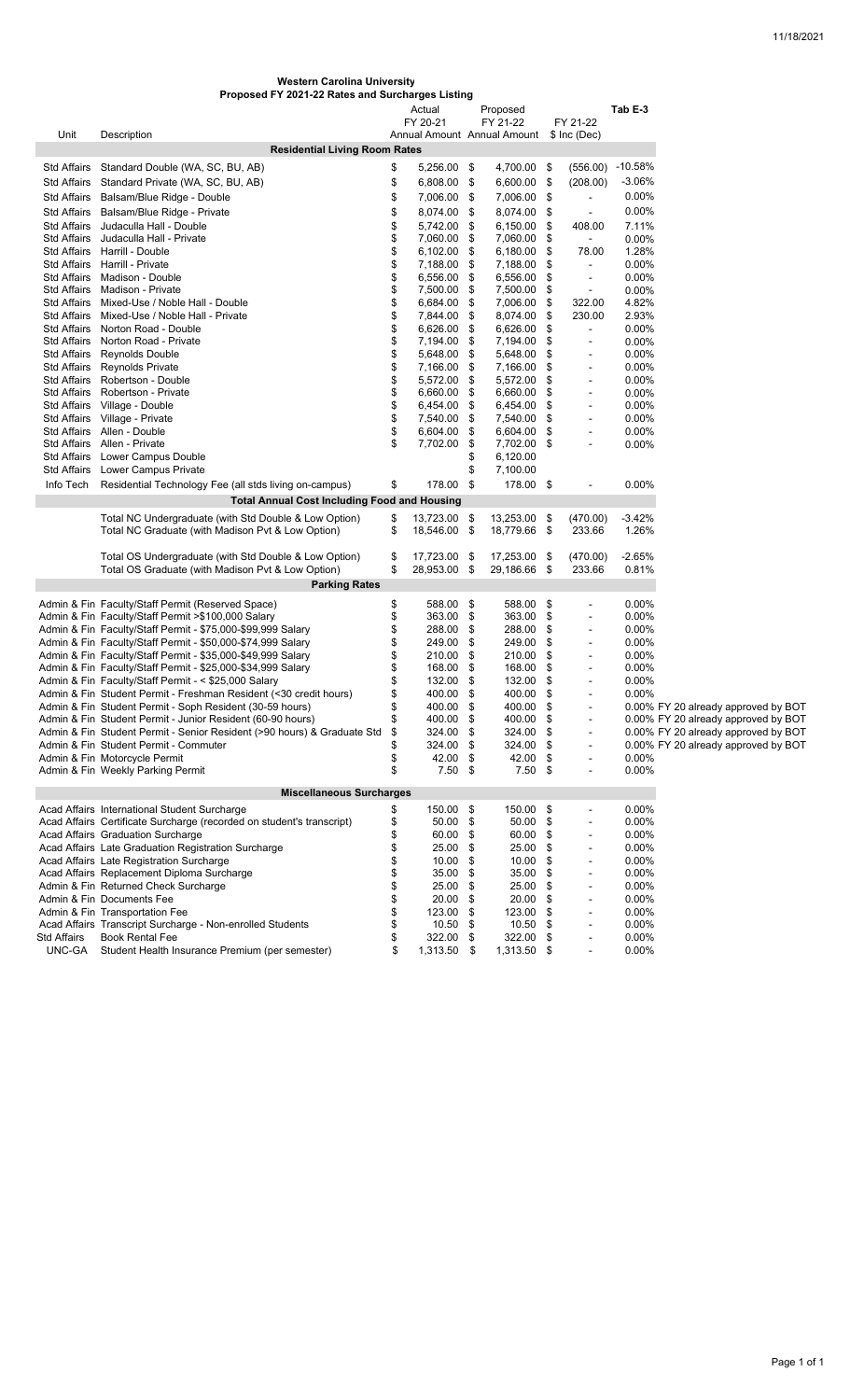## **Mea**

|                                                   |                        | # Meals (# whi              |
|---------------------------------------------------|------------------------|-----------------------------|
|                                                   |                        | 2021-22                     |
| <b>Std Affairs</b><br><b>First Yr Residential</b> | Unlimited Premium      | Unlimited (1/day, 120/sem.) |
| <b>Std Affairs</b>                                | <b>Unlimited Basic</b> | Unlimited (0)               |
| Std Affairs Residential (Upper)                   | Block 150              | 150 (150)                   |
| <b>Std Affairs</b>                                | Block 80               | 80(80)                      |
| <b>Std Affairs Commuter</b>                       | Block 40 + Meal Kit    | 40 (40)                     |
| <b>Std Affairs</b>                                | Commuter DB 700        | 0(0)                        |